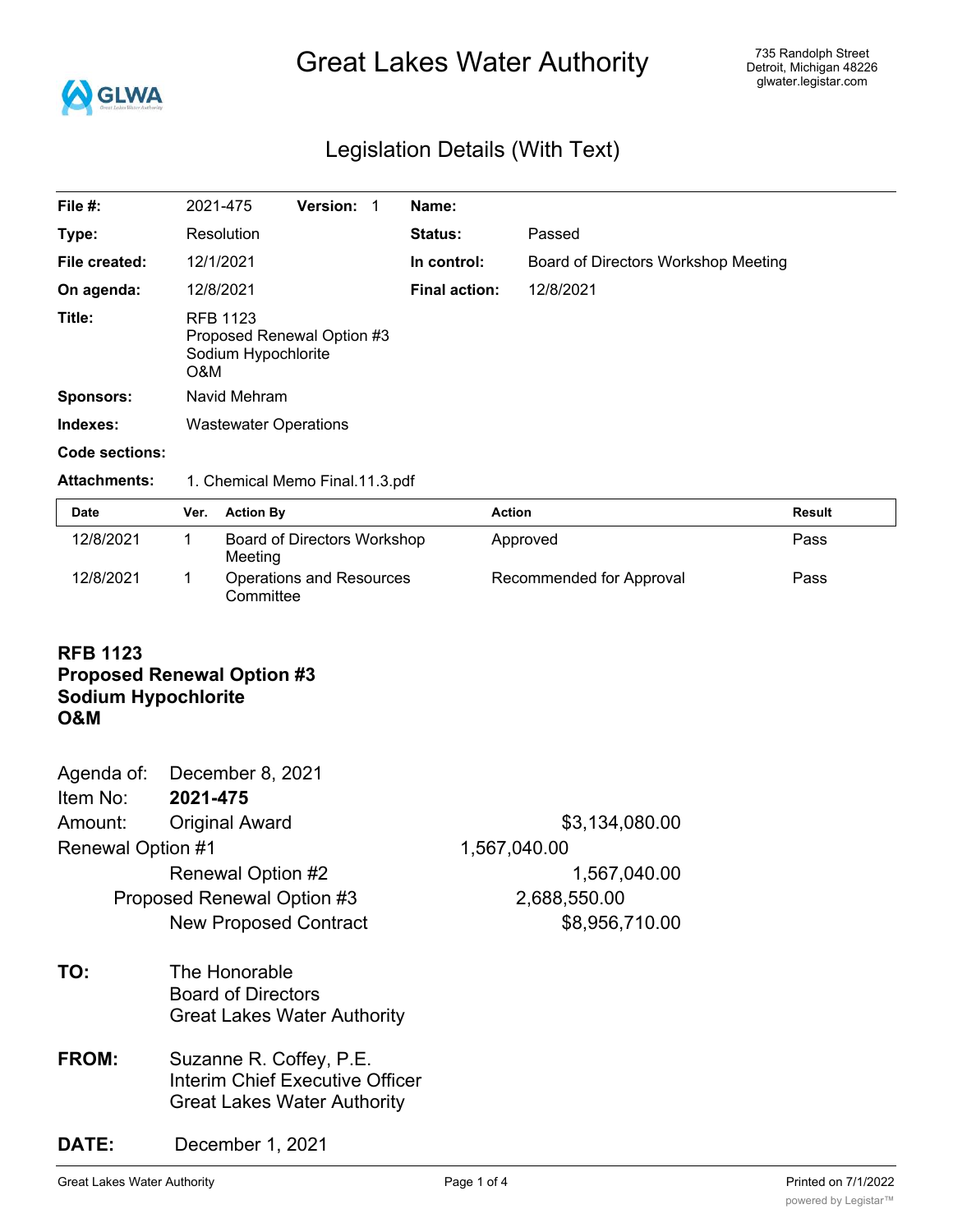## **RE: RFB 1123**

### **Proposed Renewal Option #3**

## **Sodium Hypochlorite Vendor: PVS Nolwood Chemicals Inc.**

#### **MOTION**

Upon recommendation of Navid Mehram, Chief Operating Officer - Wastewater Operating Services, the Board of Directors (Board) of the Great Lakes Water Authority (GLWA), authorizes the Interim Chief Executive Officer (ICEO) to **enter into RFB 1123, "Sodium Hypochlorite" with PVS Nolwood Chemicals Inc., at an increased cost of** \$2,688,550.00 for a total cost not to exceed \$8,956,710.00 and an increased duration of one (1) year for a total **contract duration of five (5) years;** and authorizes the ICEO to take such other action as may be necessary to accomplish the intent of this vote.

#### **BACKGROUND**

During wet weather, the Water Resource Recovery Facility (WRRF), and Combined Sewer Overflow (CSO) treatment facilities use sodium hypochlorite to disinfect before the treated wastewater is discharged to the rivers. In addition, water treatment plants use this chemical occasionally to control zebra mussels at their water intake points. Starting April 2019, National Pollutant Discharge Elimination System (NPDES) permit required WRRF to disinfect all effluent before its discharge, this requirement increased the consumption of sodium hypochlorite. As a result, the funds in the current purchase order will not be sufficient until the end of the renewal term by March 31, 2022. Therefore, we are requesting approval to add \$690,000.00 to the current contract to cover increased usage and \$1,998,550.00 to extend the contract by one more year to begin on April 1, 2022, and end on March 31, 2023 for a total increase of \$2,688,550.00.

#### **JUSTIFICATION**

Through diligent review and surveying of the market, our Procurement Team's professional judgment and recommendation to extend the current purchase order by one (1) year will ensure the continuity of sodium hypochlorite supply for our operations. Additionally, in the Procurement Director's November 3, 2021 memo to the Board (attached) related to chemical contracts, the procurement strategy is to extend all current chemical contracts for a minimum of one (1) year to give adequate time to fully assess the market and allow manufacturers to catch up production with demand. This prudent approach will protect the continuity of GLWA's supply while allowing assessment of the current market. Procurement will also use this time to identify the possibility of new sources of product. Procurement is implementing a dual sourcing plan for redundancy in chemicals to avoid any interruption in chemical supply going forward.

#### **PROJECT MANAGEMENT STATUS**

| <b>Original Contract Time</b> | Two (2) years (04/01/2018 - 03/31/2020) |
|-------------------------------|-----------------------------------------|
| Renewal No.1                  | One (1) year (04/01/2020 - 03/31/2021)  |
| Renewal No. 2                 | One (1) year (04/01/2021 - 03/31/2022)  |
| Proposed Renewal No. 3        | One (1) year (04/01/2022 - 03/31/2023)  |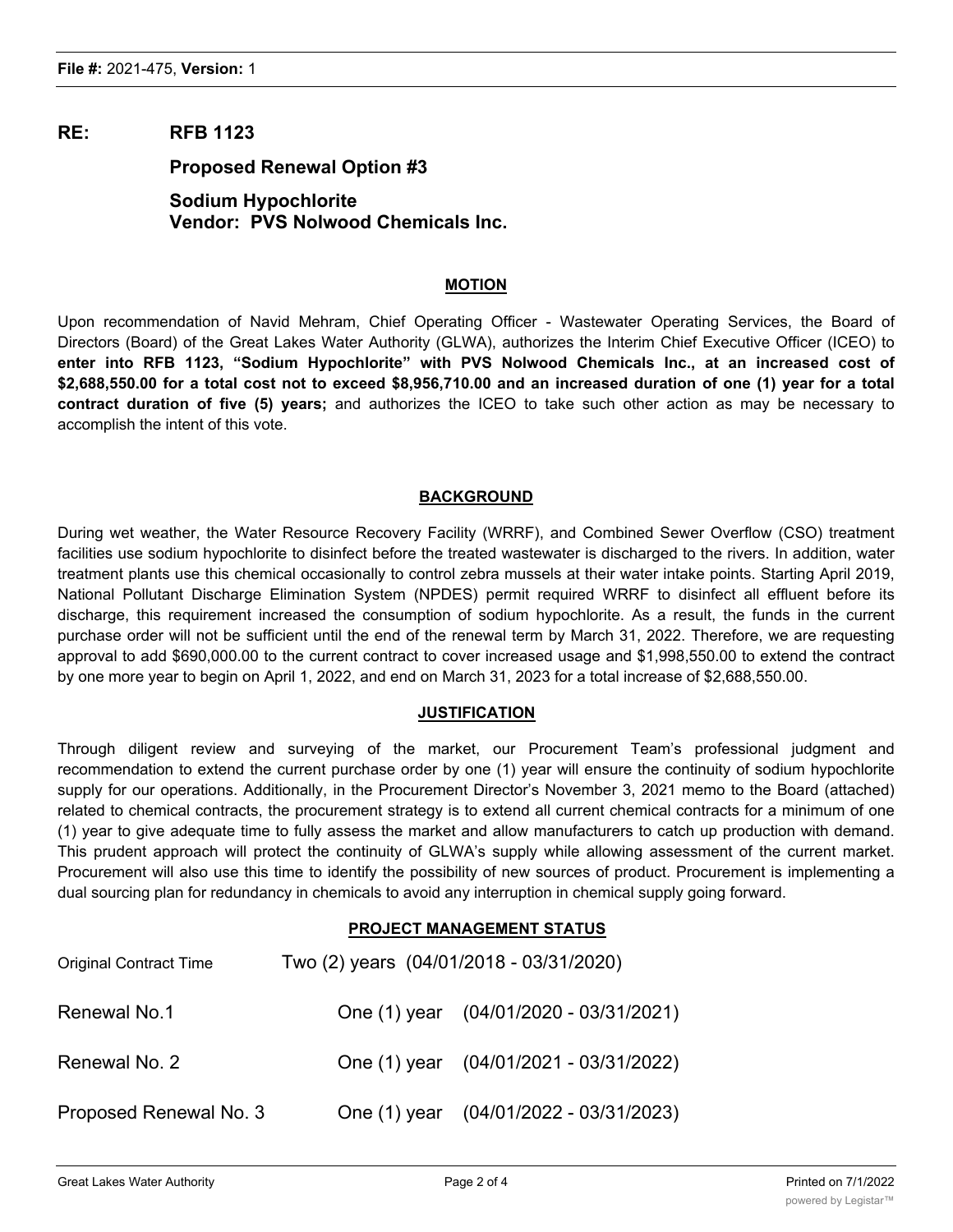Total Revised Time Five (5) Years (04/01/2018 - 03/31/2023)

## **PROJECT ESTIMATE**

| <b>Original Contract Price</b>  | \$3,134,080.00 |
|---------------------------------|----------------|
| <b>Renewal Option #1</b>        | 1,567,040.00   |
| Renewal Option #2               | 1,567,040.00   |
| Proposed Renewal Option #3      | 2.688,550.00   |
| <b>New Purchase Order Total</b> | \$8,956,710.00 |

## **FINANCIAL PLAN IMPACT**

**Summary:** The use of sodium hypochlorite is anticipated as an ongoing component of the water and wastewater financial plan. The volume of treatment chemicals may vary by year which could require an amendment to that years' financial plan. Should this occur a budget amendment may be required, first from other chemical budgets, secondly from other budgeted areas, and finally from the wastewater unallocated reserves. A budget amendment in the current year is anticipated. This is being evaluated on a prospective basis.

As the memo from the Procurement Director to the Board dated November 3, 2021, has noted, pricing for chemicals is currently very volatile. Secondly, the demand and availability of this and other chemicals may create additional demand by the organization for this product which will affect the budget evaluation.

**Funding Source:** Operations and Maintenance Budget (5960)

**Cost Center:** Water Works Park (882131)

Springwells Water Treatment Plant (882141)

Northeast Water Treatment Plant (882151)

Wastewater Secondary Processing (892224)

Combined Sewer Overflow Facilities (892271 - 892279)

**Expense Type:** Operating Supplies - Chemicals (621600)